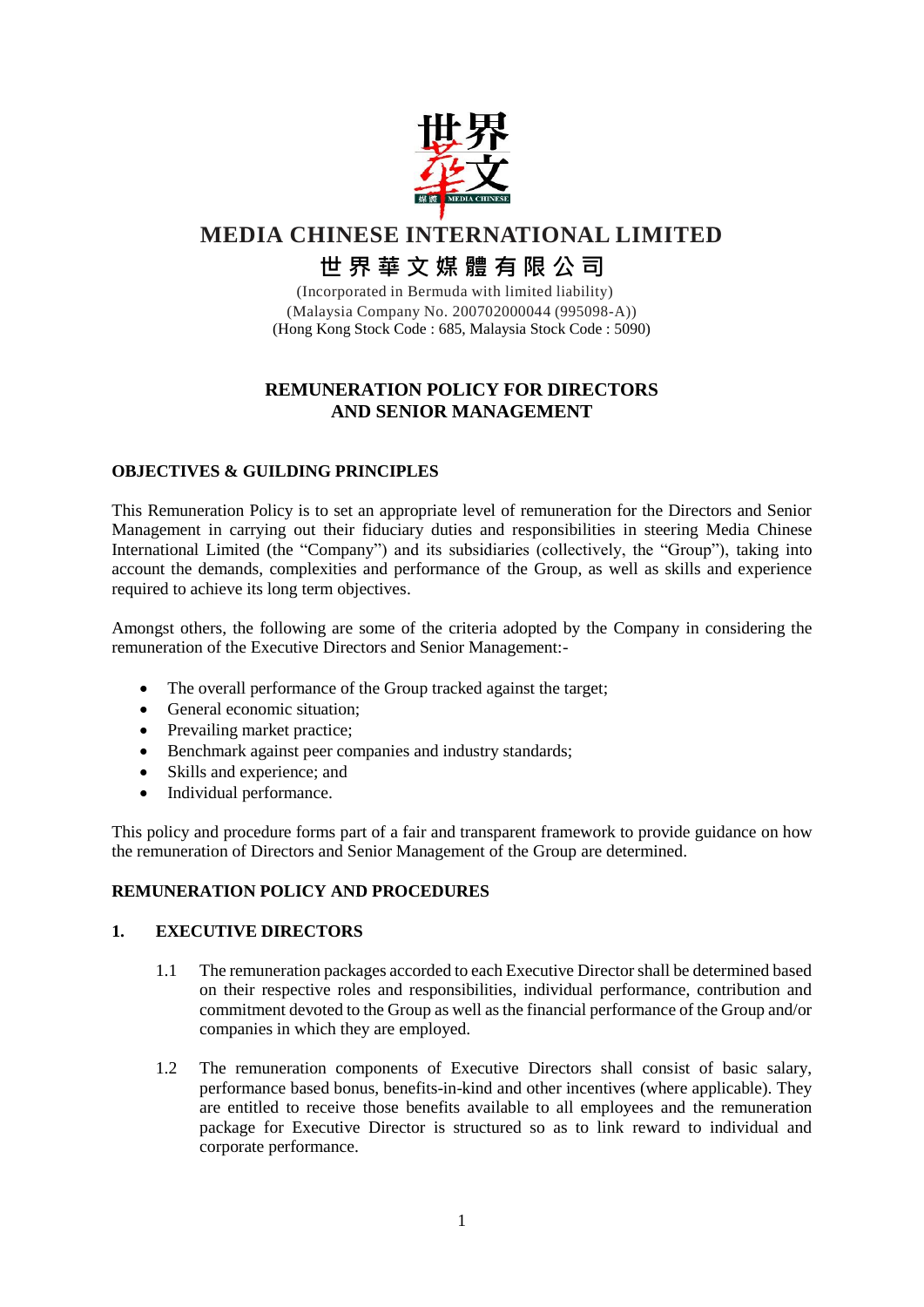- 1.3 The Executive Directors concerned shall not participate in the decision of their own remuneration but may attend the Board Committee meetings at the invitation of the Chairman of the Remuneration Committee, if their presence is required.
- 1.4 The remuneration packages and benefits of the Executive Directors shall also comply with the employment contract and/or Employee Handbook of the Group and/or companies in which they are employed.

## **2. NON-EXECUTIVE DIRECTORS**

- 2.1 Non-Executive Directors receive remuneration in the form of fixed annual Directors' fees, meeting allowance and other emoluments as compensation for their services plus other reimbursable/claimable benefits-in-kind as may be determined from time to time, if any, for the purpose of carrying out their duties as Non-Executive Directors. Additional allowance is payable to the Non-Executive Directors for acting as Chairman of the Board and Board Committees to reflect the complexity and additional responsibilities assumed.
- 2.2 The level of remuneration for Non-Executive Directors shall reflect the qualification, experience, competence and level of responsibilities undertaken by the Non-Executive Directors. The remuneration of a Non-Executive Director shall not be based on commission, or percentage of profits or turnover.
- 2.3 As for meeting allowance, no distinction shall be made between participation in person and virtual participation by video, teleconference or other electronic mode that permits Non-Executive Directors to participate. Virtual participation during meetings will constitute attendance and meeting allowance will be accorded accordingly.

#### **3. SENIOR MANAGEMENT**

- 3.1 Remuneration of Senior management is determined at a level which enables the Company to attract, develop and retain high performing and talented individual with relevant merit, expertise, qualification and competence, to effectively manage the business of the Group.
- 3.2 The remuneration package is reflective of the individual Senior Management's experience and level of responsibilities and is structured to link to corporate and individual performance. The component parts of the remuneration shall also take into account similar packages at comparable companies (of similar size and complexity to the Company locally and/or in the same industry in the region).
- 3.3 Senior management are eligible for several work-related benefits, including company car and/or car allowance, telecommunication benefits, group insurance coverage, medical benefits, annual leave and other benefits as provided for in the employment contract and/or Employee Handbook of the Group and/or companies in which they are employed.
- 3.4 Senior management team shall refer to those individual(s) who generally holds the highest level of management responsibility and decision making authority within the Group. This typically include the Malaysia and Hong Kong Executive Committee members in the operating regions and any other persons whom the Directors shall consider as being the key senior management.